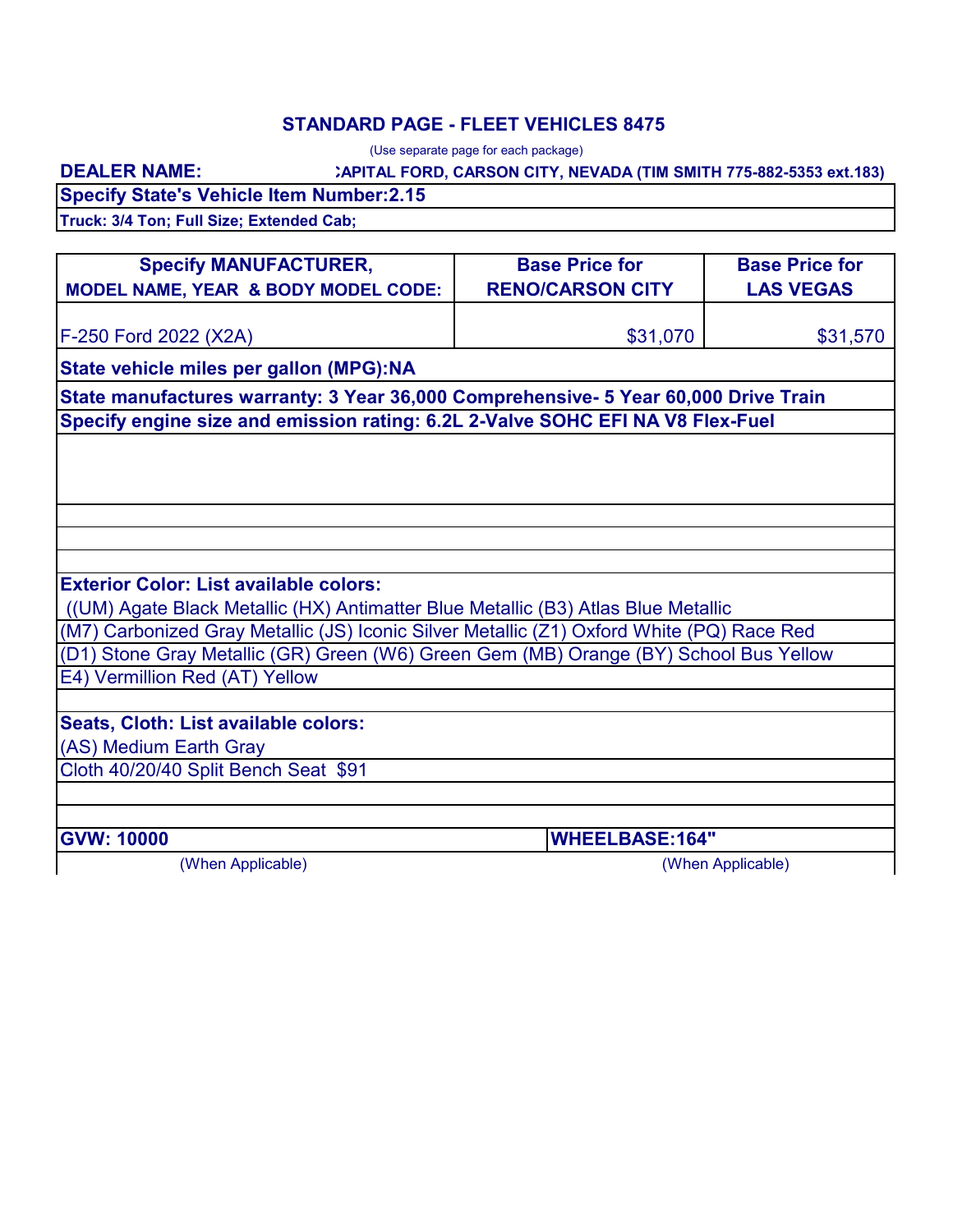#### **OPTION PACKAGE PAGE ~ FLEET**

(Use separate page for each package)

# **CAPITAL FORD, CARSON CITY, NEVADA (TIM SMITH 775-882-5353 ext.183 Option Package Name/Code:** List Equipment Features Below: **Specify State's Vehicle Item Number:** \$ (i.e. 1.1 Sedan: Full size; 4 door; 6 passenger) **DEALER NAME\_\_\_\_\_\_\_\_\_\_\_\_\_\_** 40/20/40 Cloth Bench seat, AM/FM CD, Carpet Floor, Cruise, Power Windows - Locks - Mirrors, Heated Tow Mirrors, Trailer Brake Controller, SYNC Communications XLT 2WD=\$4,249